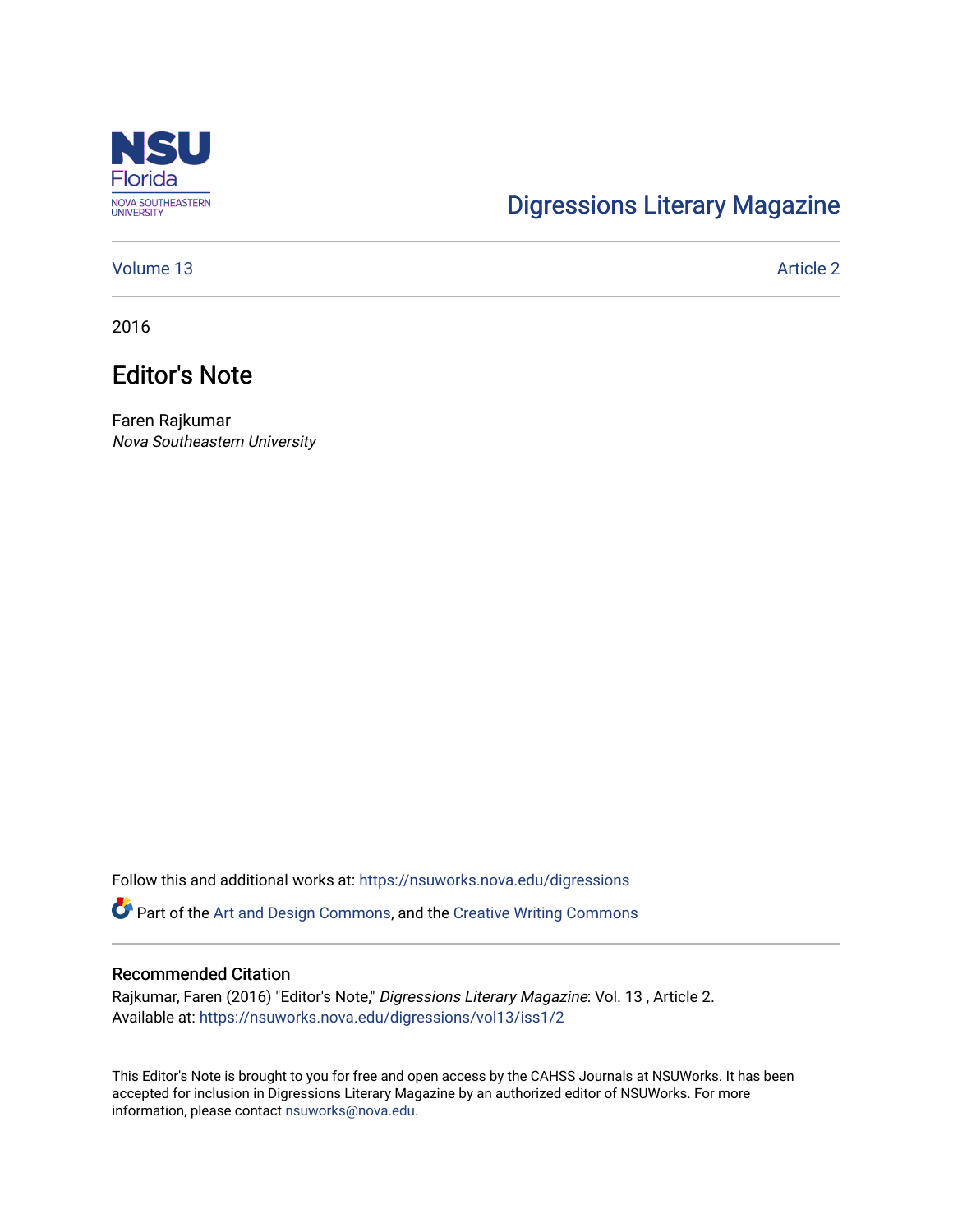# Editor's Note

## Author Bio

Faren has lived in South Florida for most of her life, and has experienced a valuable four years at NSU in the Honors Program. She is moving on to pursue an MFA in Creative Writing with a poetry concentration, and hopes to publish her poetry, fiction, and creative nonfiction while also pursuing a career as a graduate professor. As a lover of words through and through, Faren is passionate about the purpose of Digressions, and is also a Writing Fellow tutor and former editor at The Current newspaper. In her spare time, she rereads novels, day dreams about the American wilderness, and plays the violin.